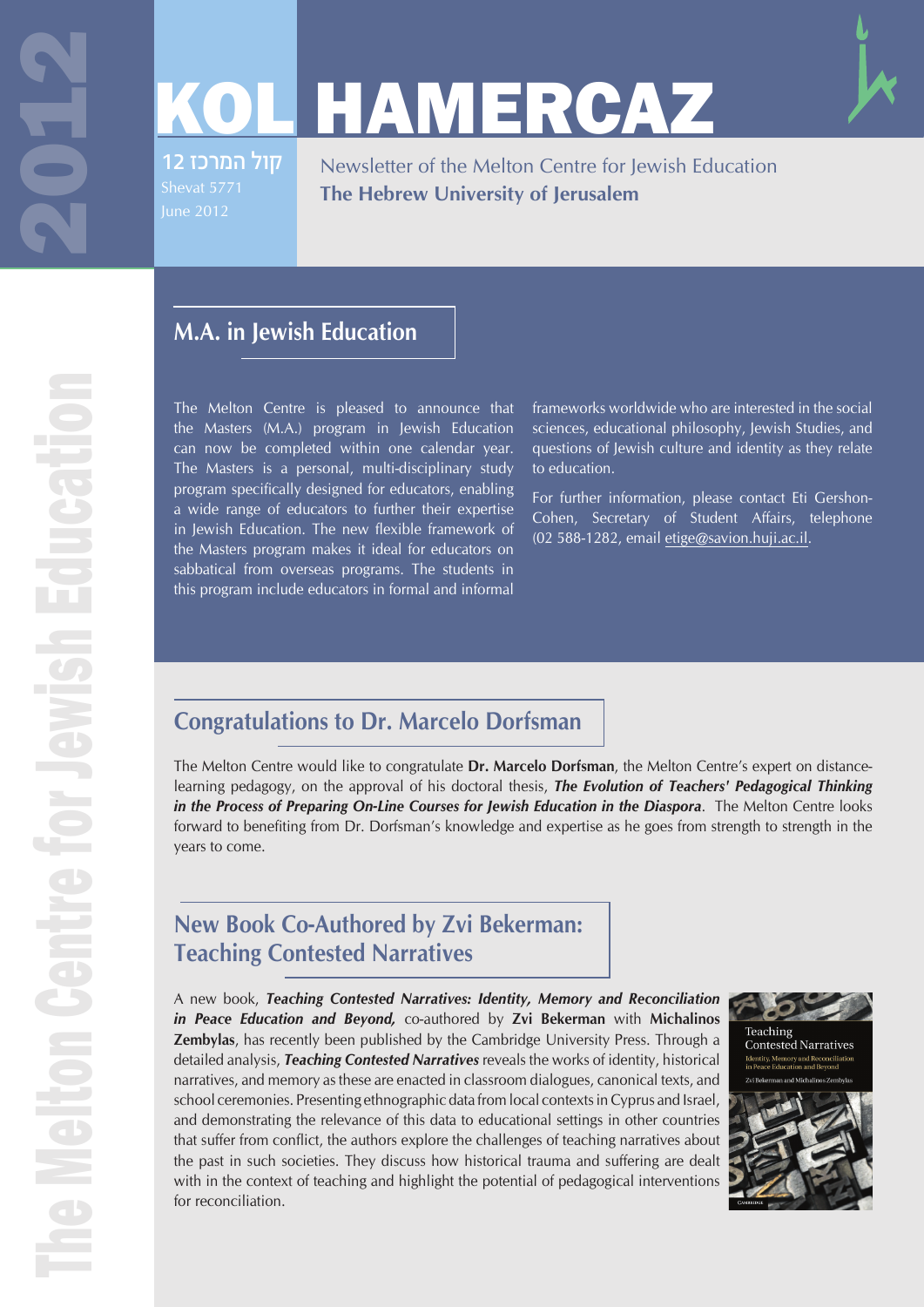### **New Online Course in Israel Education by Dr. Marc Silverman**

A new online course, **Four Roads to Israel: The Place of Israel in Contemporary Jewish <b>Francish Culture and Education, taught by Dr. Marc Silverman, will soon be offered through Virtual <b>Janeiro, Brazil** Melton. Foremost among the challenges for Israel educators is the profound influence of present-day Jews' and Jewish educators' Jewish self-understanding on the way these educators mediate Israel. One's self-understanding includes the experience and understanding of Jewish life, culture, identity, and education. Understanding Israel requires understanding the people of Israel, this people's Torah and God, and the place of nations of the world in Jewish existence and culture. This necessity produces a considerable number of diverse and opposing conceptions of what present-day Israel is or should be. The new course, aimed at Israel educators, addresses what conception of Israel the educator wishes to teach and why, the educator's objectives and goals in teaching this approach to Israel, and what pedagogical theories and methods will best serve these objectives.

**Four Roads to Israel** enables the deep deliberation by educators required for effective and honest Israel Education.

### **Melamed Program in Argentina**

The Melton Centre has supported and been associated with the **Melamed Institute for Teacher Training** in Argentina for six years. The Melamed Institute has recently begun to accept students from Uruguay and Brazil thanks to a flexible study framework and online courses. This year the Melamed Institute accepted three cohorts of students, including 70 students from three different countries: **Argentina, Uruguay,** and **Brazil**.

Since 2006, many young men and women have participated each year in the Melamed Institute. The program is under the sponsorship of the **National University of San Martin in Buenos Aires**, while the Melton Centre is responsible for all courses in Jewish education. Each cohort takes two online semester-long courses per year, and spends a semester at the Hebrew University in Jerusalem within the framework of the Masa Program. These courses are recognized towards a teaching certificate and a B.A. in Education at the University of San Martin.

This year the Melton Centre's Unit for Technology-Enabled Education began six new online courses for the Melamed Institute, conducted over two semesters. In addition to these courses, the Unit for Technology-Enabled Education offered "live" online courses through a web-conferencing system that is used by several programs at the Melton Centre, and will also be used to support the Melamed Institute. The experience of these "live" online courses strengthens the feeling of belonging to the learning community in the course, as well as enhancing the effectiveness of the study itself.

### **The Jaime Pollak Museum of Jewish History, Memory and the Holocaust in Chile**

The Unit for Technology-Enabled Education at the Melton Centre is developing an innovative project in Chile: a museum for teaching Jewish history. We have been working for several months with a company that specializes in translating content into multimedia installations, the Orpan Group. The **Orpan Group's** content managers, with the guidance of the project's academic and educational advisors at Melton and senior faculty from other University departments , develop the materials that will be exhibited in the museum. The distinguished scholars advising on this project included Prof. Isaiah Gafni, Prof. Shalom Rosenberg, Prof. Gideon Shimoni, Prof. Mario Sznajder, and Dr. Nili Wazana as academic advisors, and Dr. Michael Gillis, Dr. Howard Deitcher, and Dr. Yossi Goldstein as educational advisors.

# **Seminar for Licensed Educators in the Community of Rio de**

The Melton Centre was recently an academic partner in a unique program conducted by the Educational Council of Rio de Janeiro in cooperation with the local Catholic university, **Pontifícia Universidade Católica** (PUC). Thirty-one participants in the program studied in courses in Jewish education and pedagogy for eighteen months, including online courses conducted by the Melton Centre. At the end of the program, the participants arrived for an intensive seven-week seminar at the Melton Centre during which they took six courses related to Jewish education and identity and visited different sites in Israel including educational institutions, museums, and sites of national and historical importance.

One participant in the course reported: "The combination of learning, the study community, and the experience in Israel was one of the factors in the program's success."

### **Lecture by Prof. Janice Fernheimer**

Janice Fernheimer, Assistant Professor of Rhetoric, Writing, and Digital Media in the Department of English at the University of Kentucky, recently contributed to the Departmental Seminar at the Melton Centre. Her illuminating talk was entitled **Expanding Jewish Identity's 'Scope': Hatzaad Harishon, Black Jews, and Interruptive Invention.** Prof. Fernheimer's lecture shed light on the experience of Black Jews in America, the way that Black Jews relate to Israel, and the efforts of Hatzaad Harishon in gaining legitimacy for Black Jews, as well as proposing possible directions for furthering the inclusion of Black Jews in Jewish culture in the future.